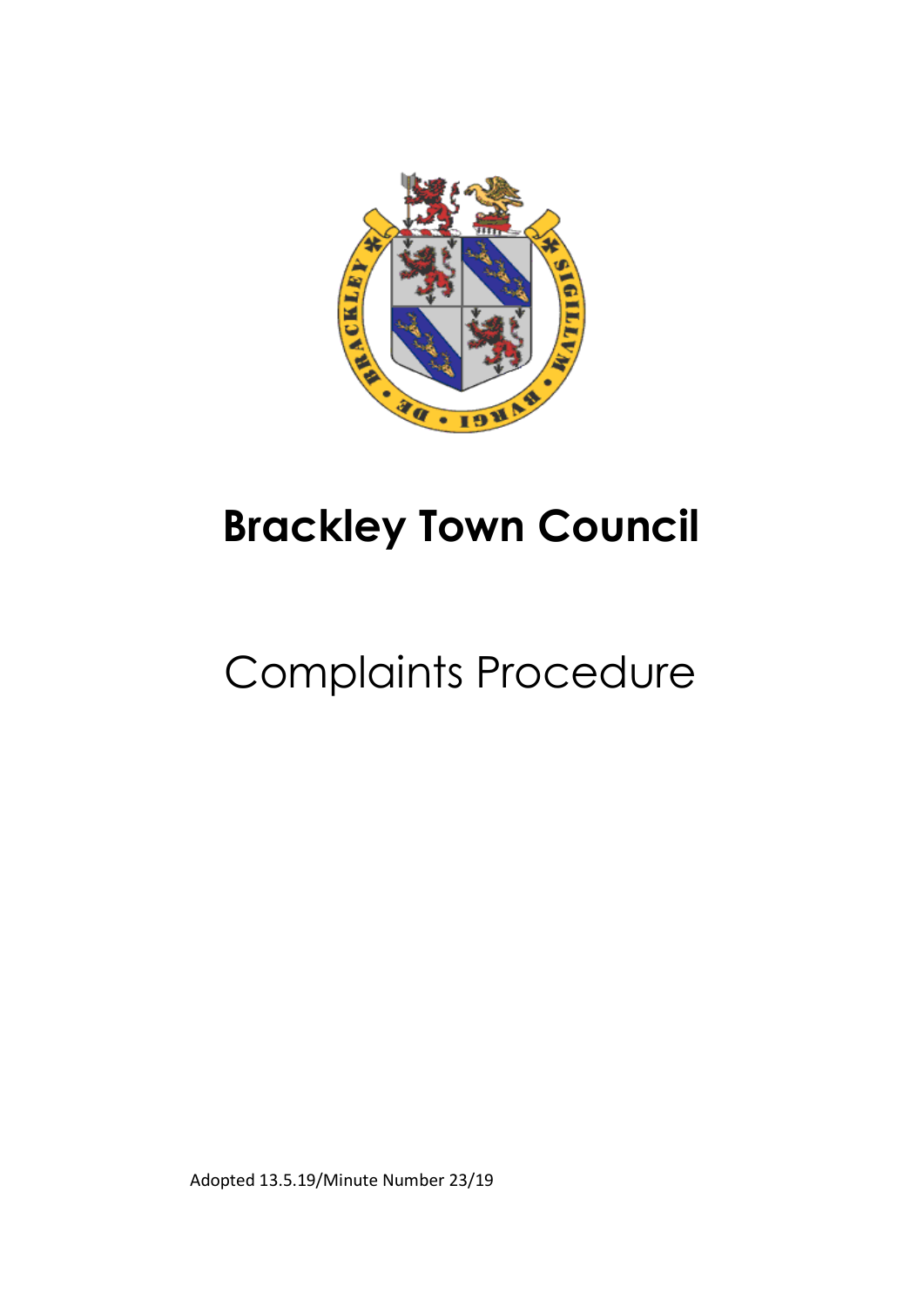### **1. Scope**

1.1 This procedure is to cover action required by the Town Council in the case of a complaint being received.

### **2 Process**

2.1 On receipt of a complaint, the Town Clerk in consultation with the chairman will ascertain the category of the complaint and take the relevant action with reference to the following:

|   | <b>Complaint Category</b> | Action                                                                                                                                                                                                                 |
|---|---------------------------|------------------------------------------------------------------------------------------------------------------------------------------------------------------------------------------------------------------------|
| A | Financial Irregularity    | The Town Clerk/RFO should endeavour to<br>provide an explanation of the item.                                                                                                                                          |
|   |                           | The Town Clerk/RFO may need to consult the<br>Auditor/Audit Commission.                                                                                                                                                |
|   |                           | If the complainant is not satisfied, the TOWN<br>CLERK should advise the complainant of the<br>local elector's statutory right to object.<br>Council's audit of accounts pursuant to \$16<br>Audit commission Act 1998 |
| B | Criminal Activity         | The Town Clerk should refer the complainant<br>to the Police                                                                                                                                                           |
| C | Member Conduct            | If the complaint relates to a failure to comply<br>with the Code of Conduct, the complainant<br>should be advised to submit the complaint to<br>the local Standards committee.                                         |
| D | <b>Employee Conduct</b>   | As an internal disciplinary matter, this should<br>be dealt with under the council's disciplinary<br>procedure.                                                                                                        |
| E | Other*                    | Should be dealt with under the following<br>complaints procedures.                                                                                                                                                     |

 Category E Complaints are expressions of dissatisfaction by one or more members of the public about the Council's action or lack of action or about the standard of a service, whether the action was taken or the service provided by the Council itself or a person or body action on behalf of the Council.

#### **3 Before the Meeting of the Complaints Committee**

- 3.1 The complainant should be asked to put the complaint about the Council's procedures or administration in writing to the Town Clerk or other nominated officer.
- 3.2 If the complainant does not wish to put the complaint to the Town Clerk or other nominated officer, he or she should be advised to address it to the chairman of the committee.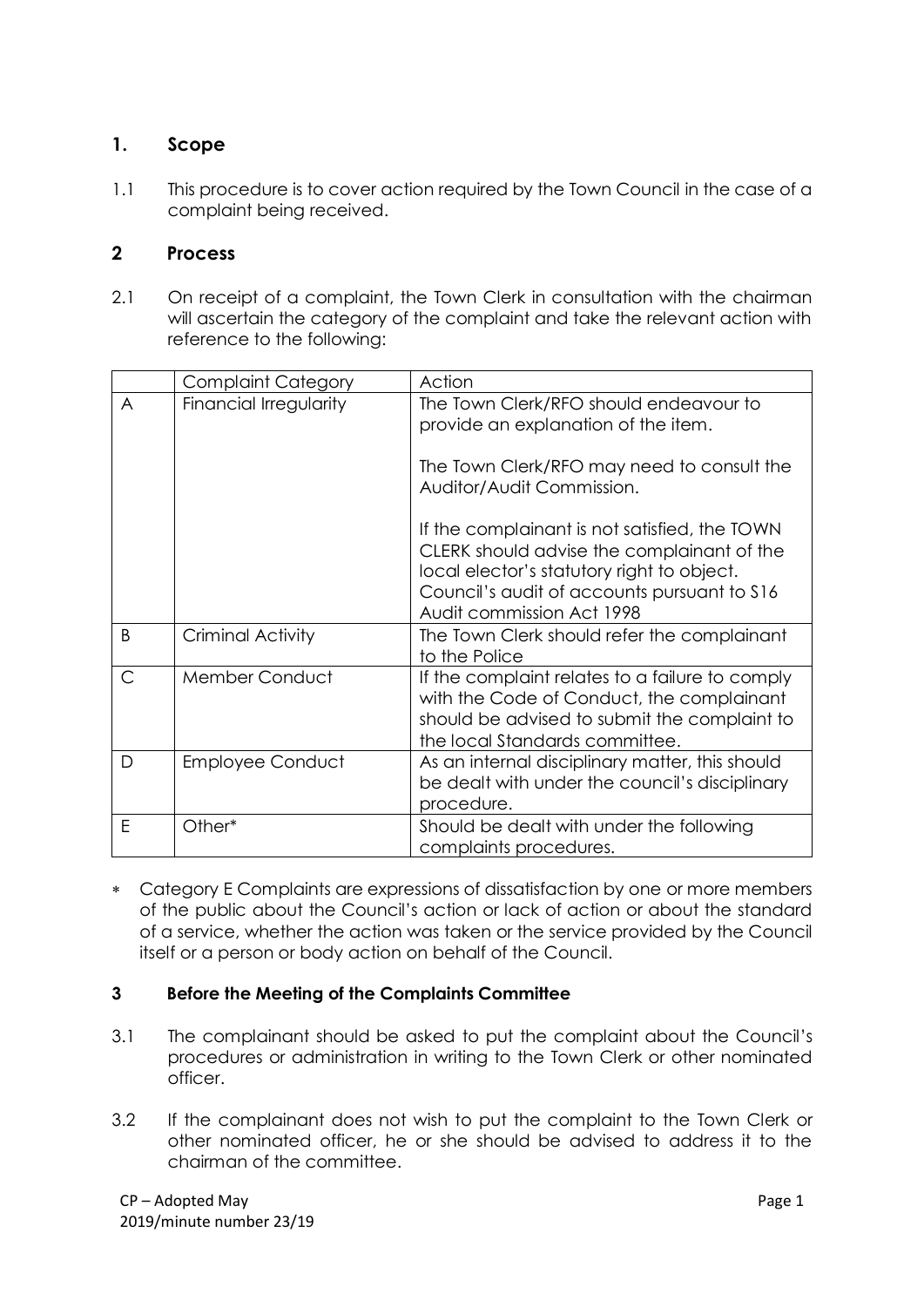- 3.3 The Town Clerk or other nominated officer, in consultation with the appropriate chairman, shall acknowledge receipt of the complaint and attempt to address the complaint. The complainant will be advised of this action; if they still wish to pursue the matter it will be considered by the committee established for the purposes of hearing complaints. The complainant should also be advised whether the complaint will be treated as confidential or whether, for example, notice of it will be given in the usual way on the committee agenda.
- 3.4 The complainant shall be invited to attend a meeting of the committee and to bring with them a representative if they wish.
- 3.5 Seven clear working days prior to the meeting, the complainant shall provide the Council with copies of any documentation or other evidence relied on. The council shall provide the complainant with copies of any documentation upon which they wish to rely at the meeting and shall do so promptly, allowing the claimant the opportunity to read the material in good time for the meeting.

#### **4 At the Meeting**

- 4.1 The Council shall consider whether the circumstances of the meeting warrant the exclusion of the public and the press. Any decision on a complaint shall be announced at the committee meeting in public.
- 4.2 The chairman of the committee should introduce everyone and explain the procedure.
- 4.3 The complainant (or representative) should outline the grounds for complaint and, thereafter, questions may be asked by (i) the clerk or other nominated officer and then (ii), members.
- 4.4 The Town Clerk or other nominated officer will have an opportunity to explain the Council's position and questions may be asked by (i) the complainant and (ii), members.
- 4.5 The Town Clerk or other nominated officer and then the complainant should be offered the opportunity to summarise their position.
- 4.6 The Town Clerk or other nominated officer and the complainant should be asked to leave the room while members decide whether or not the grounds for the complaint have been made. If a point of clarification is necessary, both parties shall be invited back.
- 4.7 The Town Clerk or other nominated officer and the complainant should be given the opportunity to wait for the decision but if the decision is unlikely to be finalised on that day they should be advised when the decision is likely to be made and when it is likely to be communicated to them.